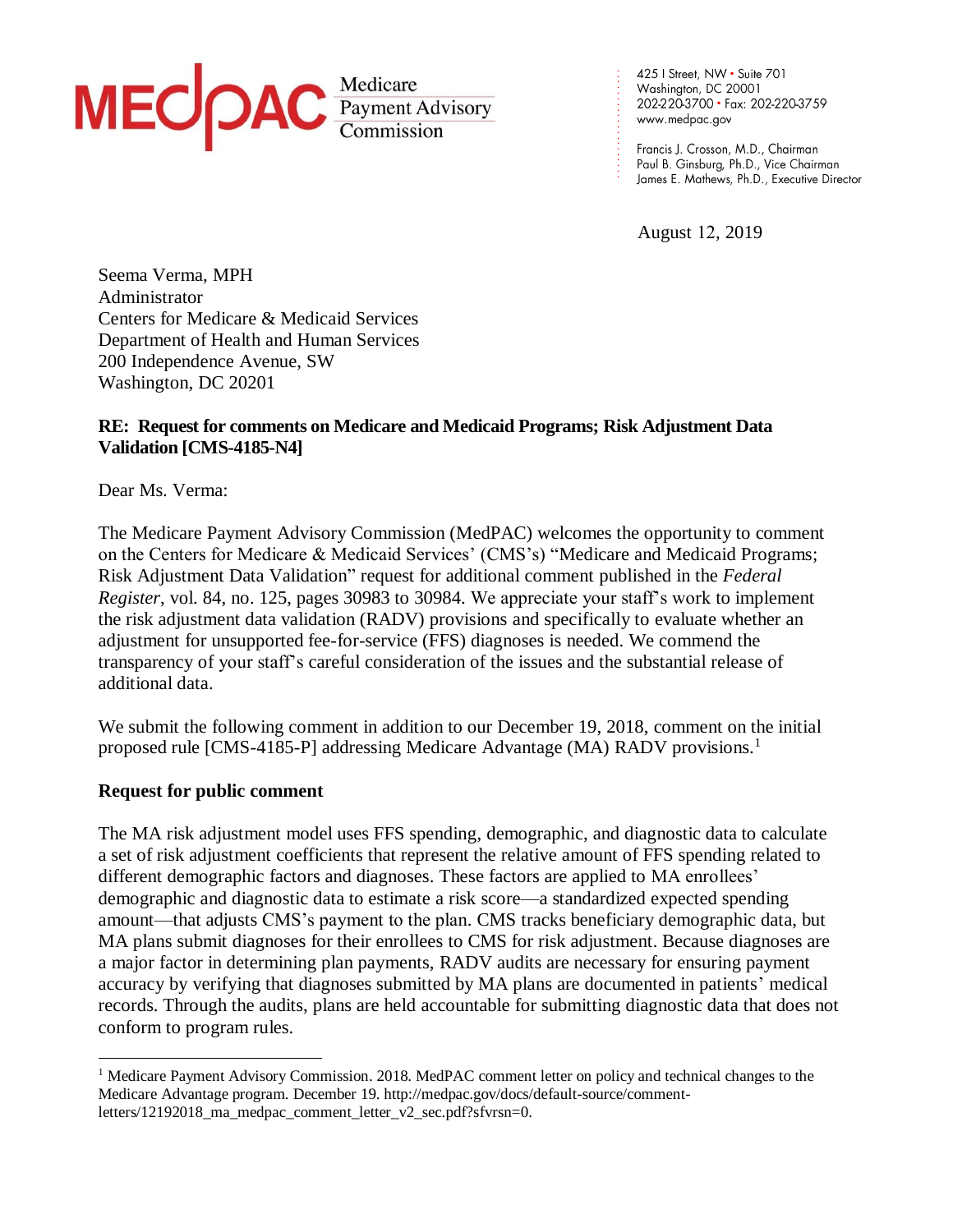Seema Verma Administrator Page 2

In a 2012 RADV audit methods memo, CMS stated that after calculating any overpayment recovery amount warranted by the RADV audits, the agency would apply an FFS adjuster to that amount to account "for the fact that the documentation standard used in RADV audits to determine a contract's payment error (medical records) is different from the documentation standard used to develop the Part C risk-adjustment model (FFS claims)."<sup>2</sup> The expectation may have been that MA improper payment estimates would decrease if the calculation of risk adjustment coefficients was based only on the FFS diagnoses with medical record support (rather than all FFS diagnoses). However, as part of the initial proposed rule addressing MA RADV provisions [CMS-4185-P], CMS released the results of its study demonstrating that unsupported FFS diagnoses introduce no systematic bias on MA risk scores and thus proposed not to apply an FFS adjuster. CMS subsequently duplicated the study and released results confirming the initial finding.<sup>3</sup>

The Secretary now requests additional public comment about whether statutory text related to risk adjustment for payments to MA plans mandates an FFS adjuster, prohibits an FFS adjuster, or otherwise informs the proposal not to apply an FFS adjuster in the RADV extrapolated audit methodology.<sup>4</sup>

## *Comment*

 $\overline{a}$ 

Without weighing in on the legal question of the applicability of the statutory provision, we support CMS's conclusion that an FFS adjuster is unwarranted in determining overpayment recovery amounts identified through RADV audits.

The Commission supports including private plans in the Medicare program because they allow beneficiaries to choose between FFS Medicare and alternative delivery systems that private plans can provide. Plans often have flexibility in payment methods, including the ability to negotiate with individual providers; care-management techniques that fill potential gaps in care delivery (e.g., programs focused on preventing avoidable hospital readmissions); and robust information systems that can potentially provide timely feedback to providers. Plans also can reward beneficiaries for seeking care from more efficient providers and give beneficiaries more predictable cost sharing; one trade-off is that plans typically restrict the choice of providers.

By contrast, traditional FFS Medicare has lower administrative costs and offers beneficiaries an unconstrained choice of health care providers, but it lacks incentives to coordinate care and is limited in its ability to modify care delivery. Because private plans and traditional FFS Medicare

<sup>2</sup> Centers for Medicare & Medicaid Services, Department of Health and Human Services. 2012. RADV methodology. https://www.cms.gov/Research-Statistics-Data-and-Systems/Monitoring-Programs/recovery-audit-program-parts-cand-d/Other-Content-Types/RADV-Docs/RADV-Methodology.pdf.

<sup>3</sup> Centers for Medicare & Medicaid Services, Department of Health and Human Services. 2019. Medicare Risk Adjustment Data Validation Program: Resources. https://www.cms.gov/Research-Statistics-Data-and-Systems/Monitoring-Programs/Medicare-Risk-Adjustment-Data-Validation-Program/Resources.html.

<sup>&</sup>lt;sup>4</sup> The request for public comment cites 42 U.S.C. 1395w-23, in particular (a)(1)(c) "which requires risk adjustment in subclause (a)(1)(c)(i), mandates a downward adjustment of risk scores in subclause (a)(1)(c)(ii), and includes provisions about risk adjustment for special needs individuals with chronic health conditions in subclause  $(a)(1)(c)(iii)$ ."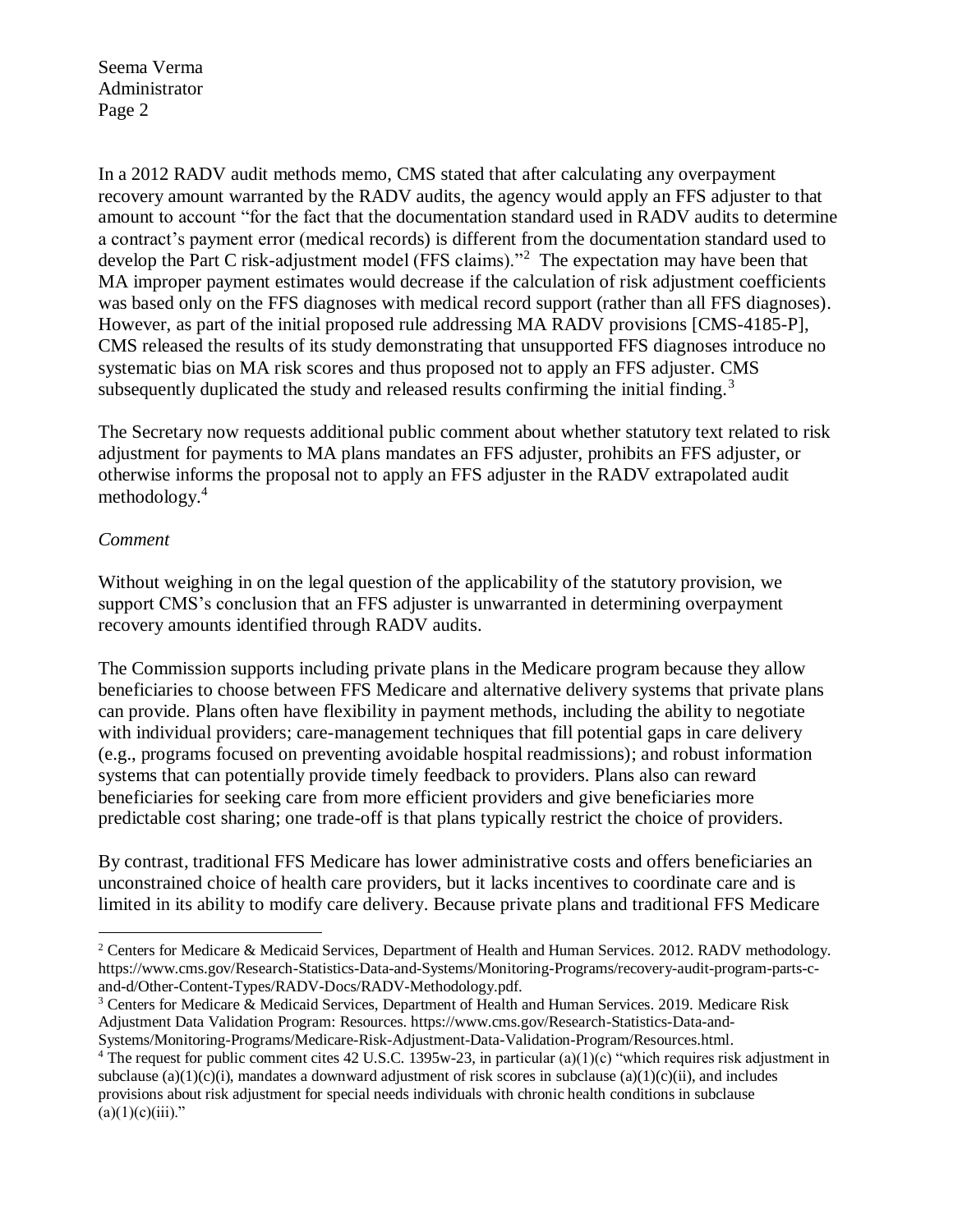Seema Verma Administrator Page 3

 $\overline{a}$ 

have structural aspects that appeal to different segments of the Medicare population, the Commission's long-standing position is that the Medicare program should provide a financially neutral choice between private MA plans and traditional FFS Medicare. Medicare's payment systems, as well as monitoring and enforcement efforts, should ensure parity between the two sectors and not unduly favor one component of the program over the other.

In assessing parity between FFS Medicare and MA, two diagnostic coding issues come into play. First, MA plans have a greater financial incentive than providers in FFS Medicare to report all diagnoses codes for their enrollees. For the past several years, we have reported on the impact of these financial incentives and on factors that lead to greater coding intensity in MA (e.g., the use of home health risk assessments, chart reviews, pay-for-coding programs, and electronic health records to improve data sharing and to remind providers to identify diagnoses).We estimate that such coding resulted in MA risk scores (and payments) that were on average 7 percent greater than comparable FFS beneficiaries in 2017 without a commensurate difference in the characteristics of the MA enrollee relative to an otherwise comparable FFS beneficiary. <sup>5</sup> This excess coding results in payments to MA plans that are higher than warranted given the enrollees health status relative to comparable beneficiaries in FFS. The Congress has partially addressed this issue by mandating a coding intensity adjustment, and the Commission has recommended a set of policies that would more fully and equitably address the issue.

The second coding issue that has the potential to undermine financial parity between MA and FFS Medicare is the matter discussed in the current request for comment pertaining to medical record documentation requirements in MA and FFS. While CMS requires medical record documentation for diagnoses submitted by MA plans, it does not have a similar documentation requirement for diagnoses in FFS claims, which are the source of diagnostic information used to calculate risk adjustment coefficients in the MA payment system. If the FFS data used to calculate risk adjustment coefficients include diagnoses that are not documented in a patient's medical record, use of those coefficients could introduce a bias into the system because the coefficients would be either greater or smaller than if the documentation requirement were applied equally to FFS and MA. This potential for bias has led some stakeholders to call for a counterbalancing adjustment, the FFS adjuster which is the subject of CMS's current solicitation.

We believe a guiding principle for the risk adjustment system is that one set of risk coefficients should be used for all payments to MA plans (i.e., the same set of risk coefficients should determine monthly payment amounts for all MA plans and should be used to determine overpayment amounts through RADV audits). Applying one set of coefficients to determine monthly plan payment amounts and a different set of coefficients (or an FFS adjuster based on a different set of coefficients) to determine RADV overpayment amounts would introduce inconsistency in payments to plans and would undermine financial neutrality between FFS Medicare and MA. Therefore, we reiterate our comment from December 19, 2018, agreeing with CMS's conclusion that if unsupported FFS diagnoses caused bias, the impact would affect all MA risk scores such that an appropriate remedy would require a modification to the entire risk

<sup>5</sup> Medicare Payment Advisory Commission. 2019. *Report to the Congress: Medicare payment policy.* Chapter 13: The Medicare Advantage program: Status report. Washington, DC: MedPAC. http://medpac.gov/docs/defaultsource/reports/mar19\_medpac\_ch13\_sec.pdf?sfvrsn=0.